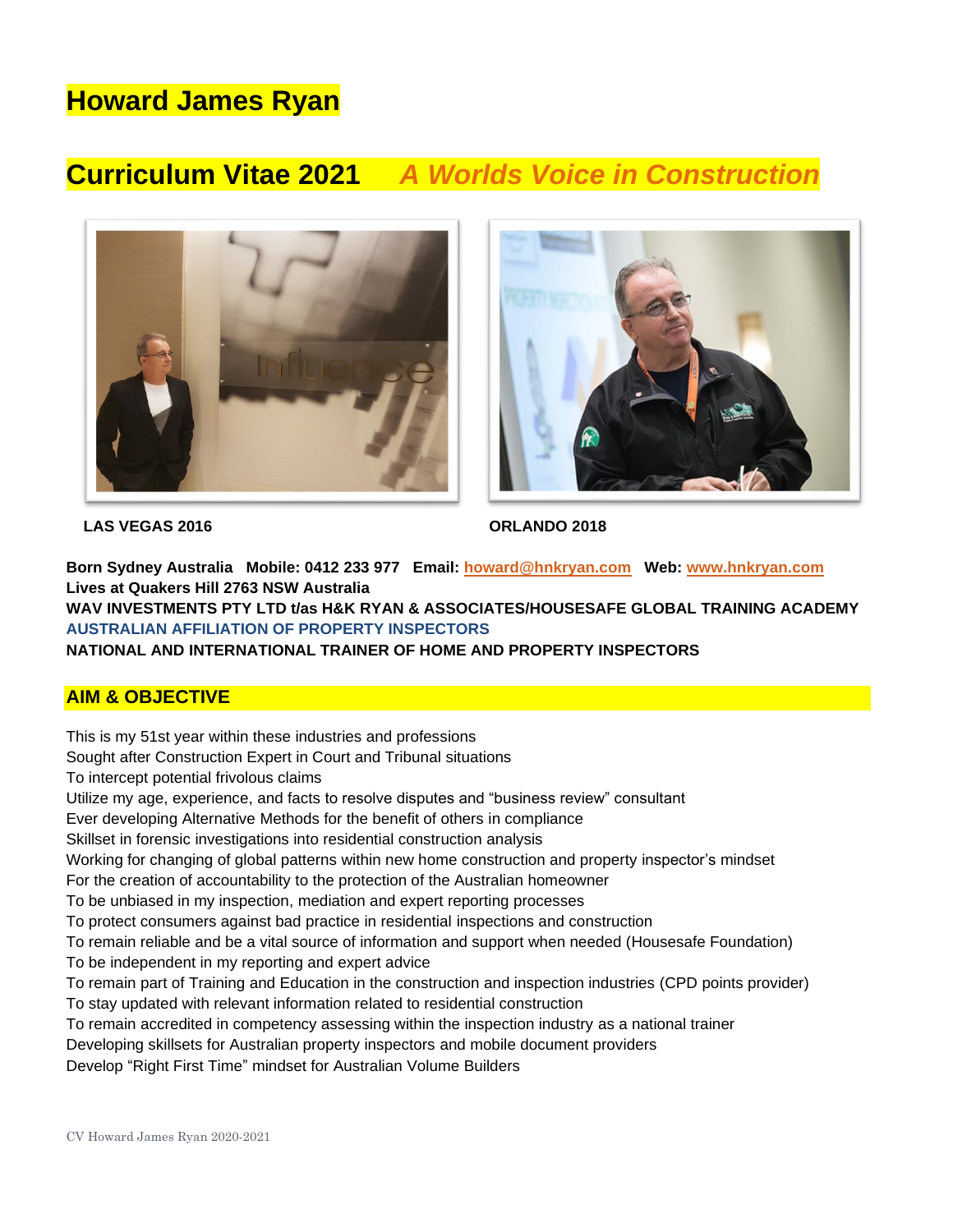#### **EDUCATION & TRAINING**

- 2021 from January, Specific induvial H&K Ryan Intel training to home inspectors and builders around Australia
- 2020 March. Specific training courses for New Zealand home inspectors (Wellington and Auckland) *Covid 19 slow down*

April/May. Zoom conferencing with home inspection entities in the UK and New York June/December. Housesafe 1on1 individual training in the art of home inspections and assignment assessments

2019 - Communicating with the NSW Building Commissioner on issues relating to the Home Inspection and Construction industries

*Author* "What my Builder Didn't Tell Me – Contract Law (Published Author, released worldwide) and available to download at [www.howardryan.com.au](http://www.howardryan.com.au/)



Assistance in Emotional Intel for Safeguard Pest Management training

January, Speaker at ASHI Conference American Society of Home Inspectors, Home Inspection Emotional Intel, San Diego, California USA

2018 - Inception of Housesafe Travelling Campus and Mobile report writing methodologies "Safeport" and Meth Kit Inspection training

August, in talks with Federal and State Governments (Alex Hawke and Luke Foley) in relation to the introduction of Home Inspection Licensing and qualifications

October, talks with International entities over Qualifying International Construction Experts - Symposium November, speaker at CAHPI Conference in Ottawa Canada on Inspection Intel, War Stories and Risks Mitigated and Diminished

Assisted Software Development: Housesafe/Safeport & other enquiring entities on retainers

2018 - January, Speaker at ASHI Conference American Association of Home Inspectors, Orlando Florida and symposium on the 5 Elements of Contract Law and Admin, Nashville USA

March, Auckland New Zealand, pre purchase home inspections and dispute resolution training, (Express) April, Symposiums on Contract Acknowledgments and Dispute Mitigation, Singapore (city) and Tokyo, (Shinjuku) Japan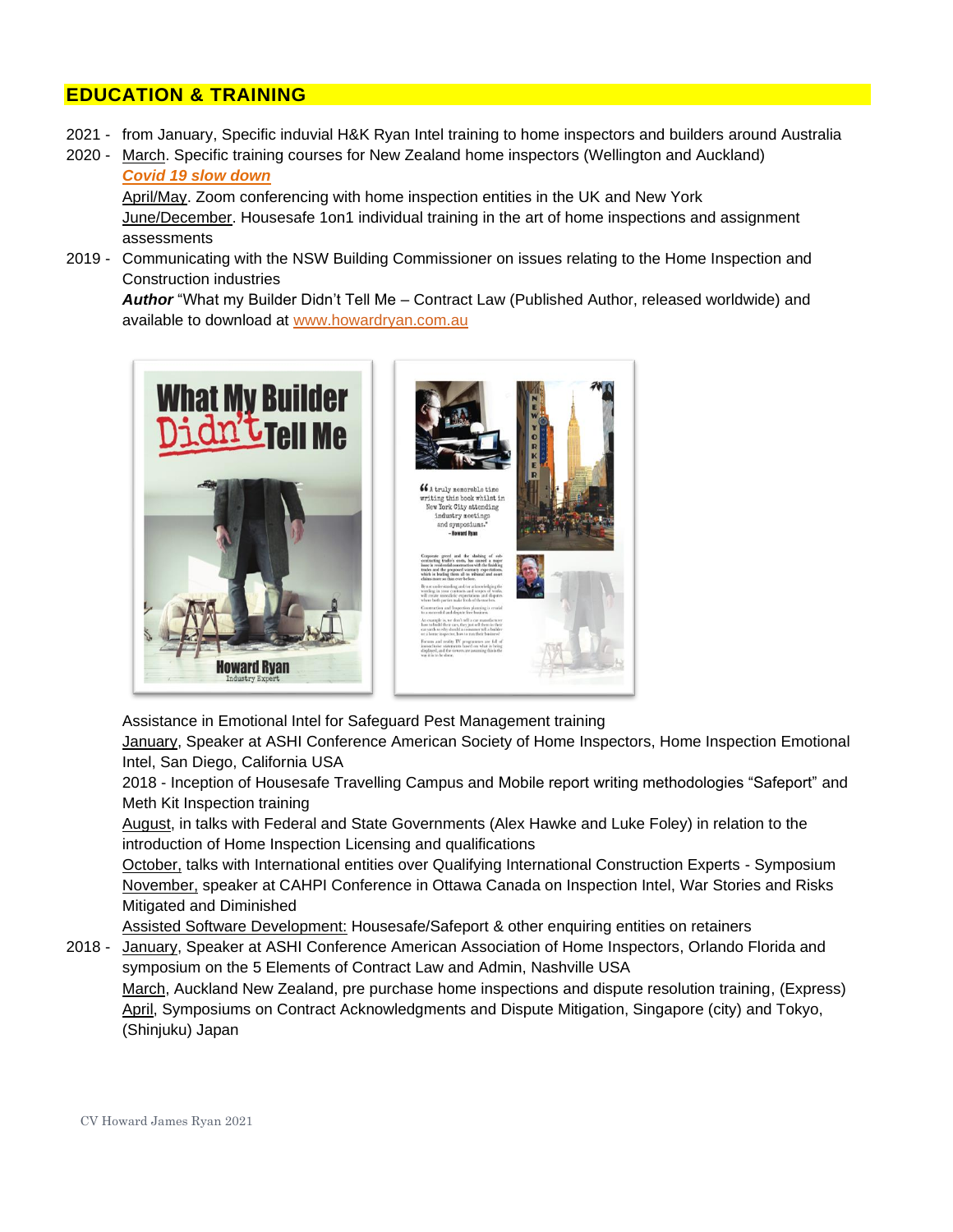August, Symposiums speaker on Contract Admin and Dispute Resolution and Motivation, Syracuse New York, Las Vegas and San Francisco, USA

October, Symposium on Dispute Resolution with FABI Florida Association of Building Inspectors and IB Inspector Brotherhood, Miami and talks with home inspectors in New York City, New York USA

2017 - April, Talks with American Association of Home Inspectors ASHI, Chicago and symposium on "The 5 Elements of Contract Law" and Contract Admin, Nashville USA

July, Speaker at FABI Florida Association of Property Inspectors, Fort Lauderdale and symposiums held in Las Vegas, USA

September, Speaker at CAHPI Conference, Canadian Association of Home and Property Inspectors, Contract Admin and Dispute Resolution, St Johns Newfoundland and Symposium with Home Inspectors on Contract admin, Toronto Canada

November, Symposiums on Contract Admin and Dispute Resolution, ASHI Lone Star, Dallas Texas and in New York City, New York USA

- 2017 Rejoined the HIA, NSW (12 months only)
- 2016 July, Auckland, New Zealand, pre purchase home inspections and dispute resolution training, (Express)
- 2016-19 USA, Canadian, New Zealand and Japan affiliations with training of their nation's property inspectors and brokers and ongoing specialist training packages for International Industry Associations
- 2015 Entry into the UK; Q&A Specialist for Project Builders, 1-man operators and their clients May, Auckland and Napier, New Zealand, pre purchase home inspections and dispute resolution training October, Internachi Conference, advisor at "Inspection Universe" Las Vegas USA
- 2014 Entry into the USA; Speaker at Builder and Home Inspector conferences and seminars
- 2013 Training at TAFE Parramatta NSW
- 2013 TAE40110 Training and Assessing Certification
- 2011 2013 Housesafe Training & Education continuing Nationwide and with International interest
- 2012 ASBC Vic Seminar Feb 2012 on Kitchen Vinyl finishing Victoria
- 2011 *Author* THE HOUSESAFE WAY, textbook for the home inspection industry



- 2001 Inception of Housesafe Inspections Training and Education
- 2011 IBC Seminar on Australian Standards
- 2011 Became an Accredited Cert 4 Trainer & Assessor TAA40104; Vocational Education & Training TAAENV401B; Design & Develop Learning Programs TAADES402B; Facilitate Individual Learning TAADEL403B; Facilitate Group Based Learning TAADEL402B; Assess Competence TAAASS402C
- 2011 Speaker at Institute of Conveyancers Seminar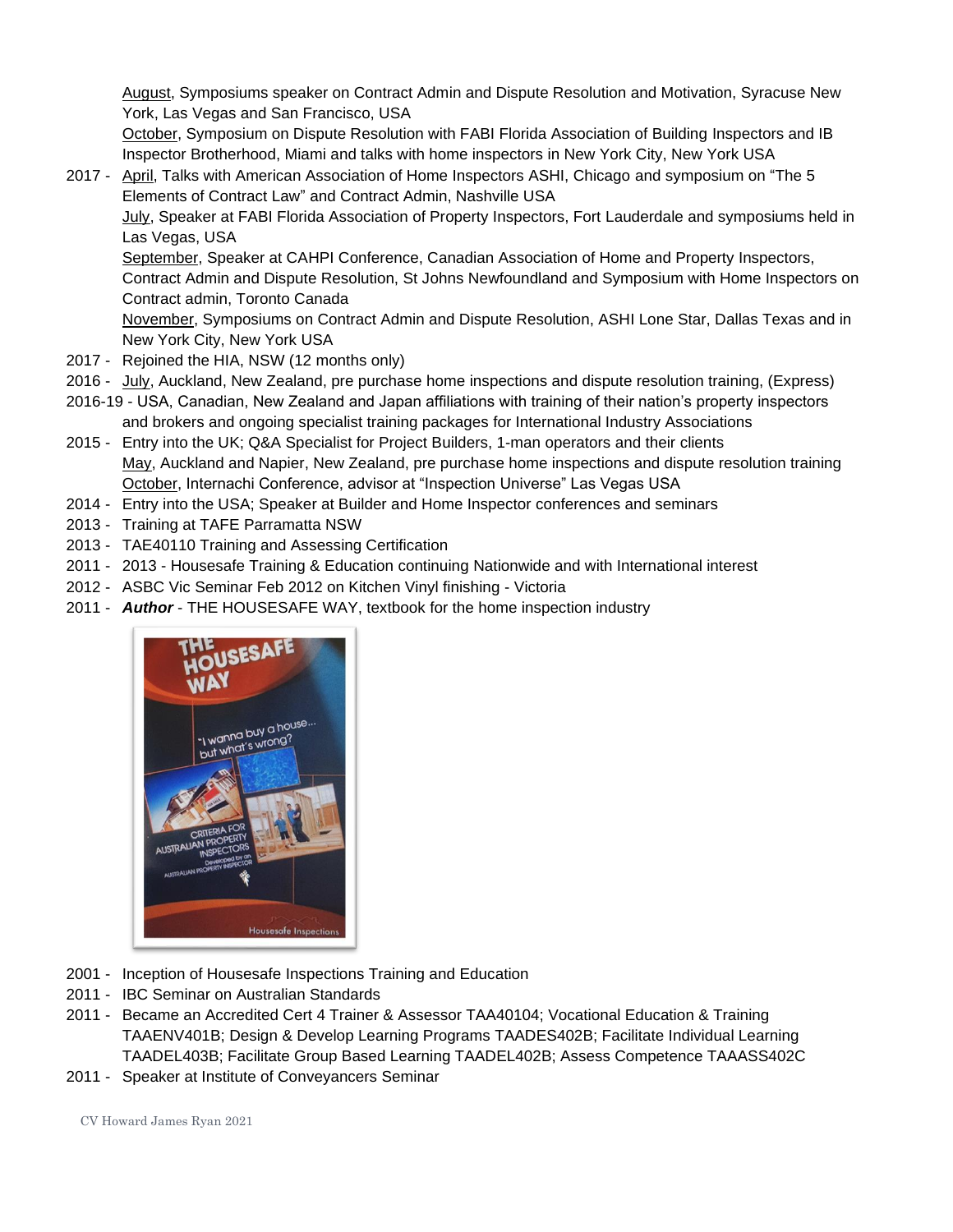- 2010 Vic. "Australian Society Building Consultants" Seminar for Expert Witness & Scott Schedules
- 2008 Rapids Training, AS4349.1-2007 and AS4349.0-2007 Report Writing
- 2007 & 2013 (WorkCover) OH&S Course and Induction and Revision
- 2007 *Author* Property Revolution Guide, available for free at [www.hnkryan.com](http://www.hnkryan.com/)



- 2007 Participant Sydney Law School Expert Witness Symposium
- 2007 (HIA) Contract Administration and Variation Administration
- 2007 to current "Building Dispute Practitioners Society" Tutorials
- 2006 (HIA) Home Building Act 1989
- 2006 2008 Participant in "Andréones" Expert Forums
- 2006 (HIA) Dispute Resolution
- 2004 Rapids Training, as4349.1-1995 Report Writing
- 2004 & 2007 Commercial Site Induction
- 2004 to 2010 Rapid Solutions Risk Conferences
- 2004 Speaker at Institute of Conveyancers Convention
- 2004 Expert Witness in Tribunal and Court jurisdictions
- 2004 NSW HIA Business Management
- 2002 & 2008 (Rapids Solutions) Pre-Purchase Report Writing and speaker at Rapid's National Conferences
- 2000 2008 Speaker at BNI Business Network International
- 2000 Volume Builders adviser and Inspector of disputes in continuance
- 1996, 2004 & 2007 (HIA) Building Code of Australia Course Classes 1 and 10 and 2-9
- 1986 1996 Residential Construction, new homes and additions
- 1982 & 1986 Business Management, Pre-Purchase Inspections beginnings
- 1975 1982 Subcontracted for various builders as a Carpenter and acknowledged this education
- 1974 Carpentry & Joinery Qualification and Apprenticeship completion
- 1968-70 Working casual in a Hardware store, a men's wear and a Shell petrol station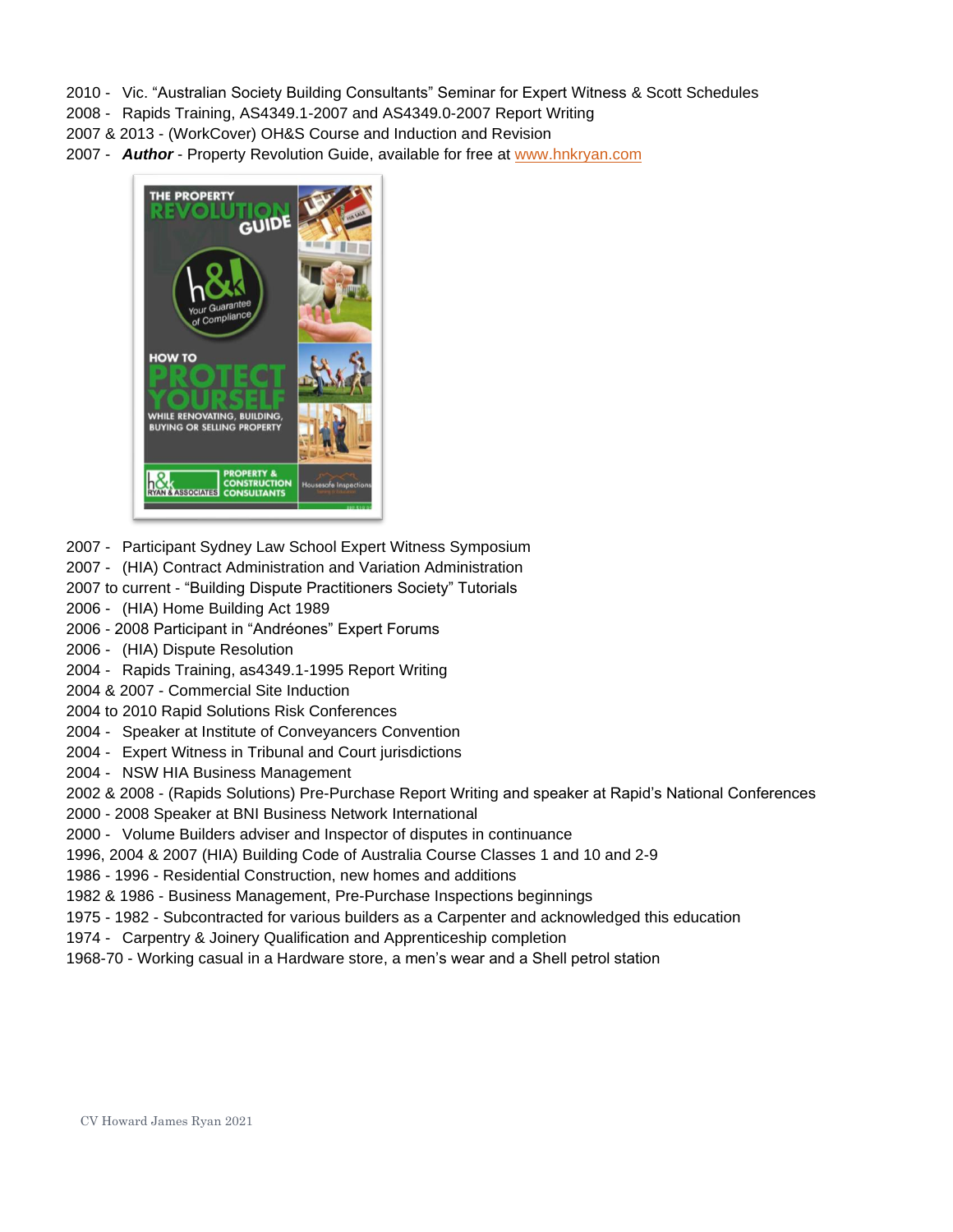### **GRANVILLE TAFE**

1971-1973 Carpentry and Joinery (ref: 75/f1/15) 1974 Apprentice Certificate of Proficiency (ref: 72/8876) Building Construction 1 and Theory and Building Construction 1 Plan Preparation, Specification development and Drawings

### **EXPERIENCE & KNOWLEDGE**

- Storm damage insurance claim assessments
- On-Line training experiences
- Claim interception for frivolous issues over non defective works
- "Business Review" consultant for all forms of Media ("You can't please everybody")
- Speaking at Home Inspection Conferences for ASHI and CAHPI and FABI (USA and Canada)
- International recognition for Training and Contract Law introduction into Inspection Agreements (USA, NZ, UK, CANADA, JAPAN & SINGAPORE)
- Attended ASHI Board meeting in relation to the Australian Inspection Standards
- International Affiliation with ASHI (Chicago and Texas), IB & FABI & WING (Florida) and CAHPI (Canada)
- Training & Assessing Pre-Purchase Pest and Building Inspectors, New Residential Construction Inspectors, Swimming Pool Safety Inspectors, Mould and Asbestos ID Inspectors, Strata and Experts to Tribunals and Courts nationwide (Housesafe Training Academy and Housesafe Travelling Campus)
- Speaking to home and property inspection entities about risks involved in New Zealand
- A forum leader for Consumer Protection across Australia ("Homeone Forum")
- Advocate for Governments in relation to credible Licensing strategies for our industry (NOLA)
- Over 50 Years' Experience within the Building Industry
- Past President and Executive Director of "Australian Property Owners Protection Association" An Association dedicated to protecting consumers and industry professionals in the property inspection and construction industries against bad practice.
- Run education Tutorials for consumers, Volume Builder's Building & Property Inspectors and CTTT/NCAT experts.
- CEO: PPI, Pre-Purchase Inspectors Registry (National Registry) Since 2007 A Registry of Qualified and Insured Pest and Building Inspectors, Legal Entities and Property Consultants.
- Conducting Tutorials for New Residential Construction, New Construction Inspections and Pre-Purchase **Inspections**
- HIA and House & Garden Home Shows participant in NSW as an expert in the Inspection Industry
- Trade Shows for Residential Construction and Dispute Resolution
- Q&A Inspectors for New Residential Construction for volume builders
- Residential new Construction Inspections for Wall Framing and Roof Framing, NSW, QLD and VIC
- Residential new Construction Inspections for Handover Final PCI stages, NSW, QLD and VIC
- Residential Building and Construction Consultants (since 1984)
- Expert Witness for CTTT/NCAT/VCAT & other Court Jurisdictions
- Expert Reports and Scott Schedules and Quantum Meruit reporting Preparation (since 1992)
- Pre-Purchase Building Inspections in NSW, Vic, QLD, WA and SA (since 1984)
- Pre-Sale Vendor Inspections in NSW (since 1992)
- Swimming Pool and Pool Barrier Safety Inspections (since 1994)
- Special Purpose Property Inspections
- Asbestos Identification Inspections (since 1988)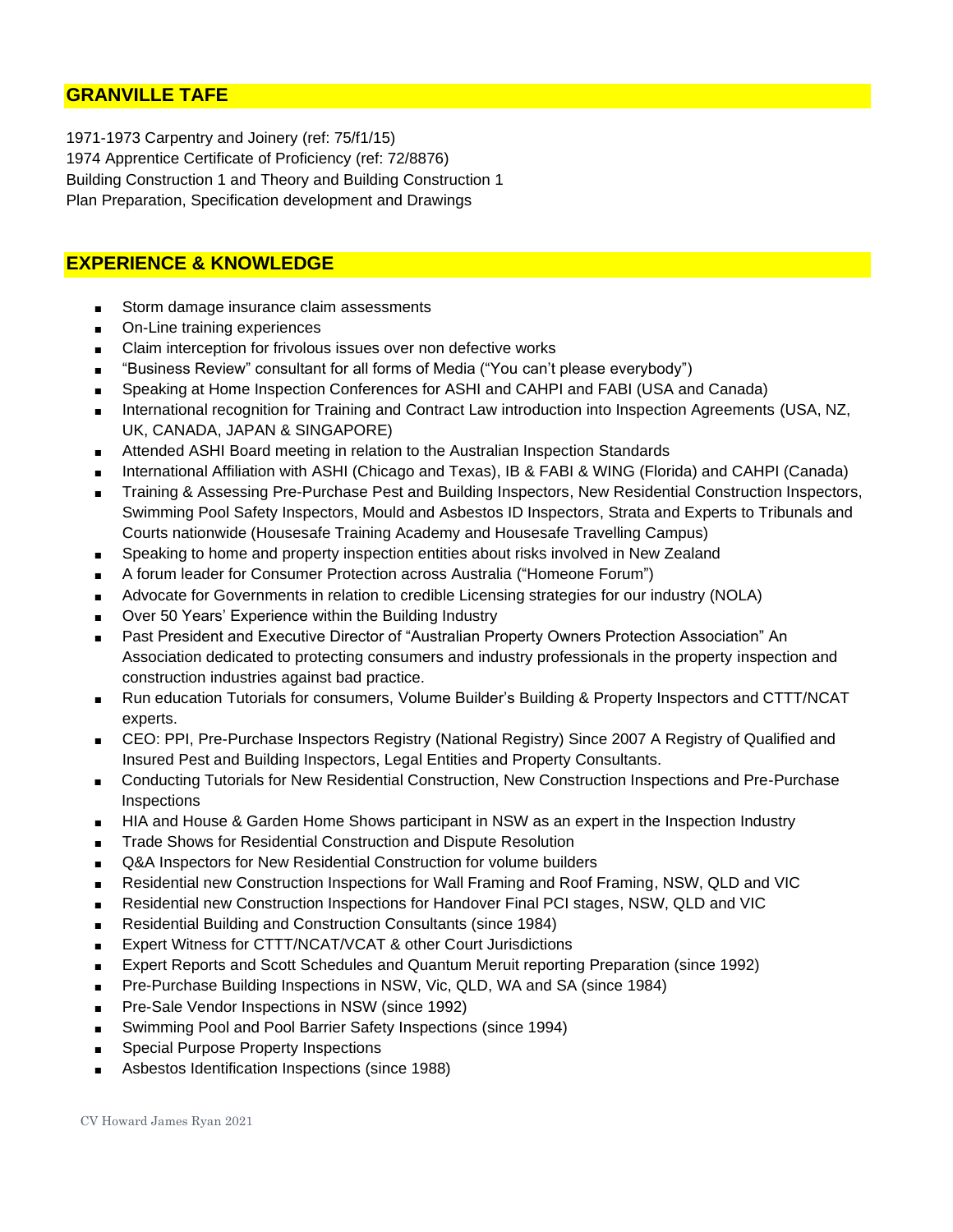- Warranty, Compliance and Defect Inspections
- Owner Builder Guidance and Inspections (since 1984)
- Home Warranty/Home Compensation Fund Insurance Inspections
- Invasive Inspections and Rectification Works
- Termite Damage Assessments and Costs of Repairs and Rectification Works
- Contract and Project Builder New Construction Inspections
- Volume Builder Defect Liability Inspections
- Costing Analysis in Residential Construction
- Property Condition Reports & Property Site Drainage Assessments
- Mould Identification Inspections (since 1996)
- Insurance Company Damage Reports
- Quotations Prepared for Defects and Damage
- Dilapidation Inspections and Reports
- Assessment of Building Contracts, Planning and Residential Specifications

#### **SKILLS & ABILITY**

- H&K Ryan Intel training to project builders and site supervisors
- International Training and Individual Competency Assessing
- National Training and Group Competency Assessing
- Expert Witness in all Court and National Tribunal jurisdictions
- Forensic investigations into residential construction compliance
- Defining defects in residential construction
- Mindset Skills
- Mould and Asbestos Identification
- Gathering Property Inspection Intelligence
- Intellectual Intel
- Testimonial Intel
- Residential Construction of Floor Framing, Wall Framing and Roof Framing
- Fixing Carpentry and Staircase with Balustrade Construction
- Garage, Carport and Rural Shed Erection
- Concrete Works, Plastering, Bricklaying, Painting, Wall and Floor Tiling
- Landscaping
- Residential Site Surface Overflow Drainage specialist
- Retaining Walls, drainage, and waterproofing construction (designed by others)
- Bathrooms, Laundries, and Kitchen Renovations
- Contract Houses (MBA Excellence in Housing winner in 1990 & in 1992)
- Contract Additions, Alterations and Renovations
- Fibreglass Swimming Pools, fences/barriers and filtration installation
- Pergolas, Decking, Steps, Railings and Awnings
- Restoration works
- Rectification works
- Heritage Restoration works (Brief History City of Sydney, Hotels and Pubs early in my career)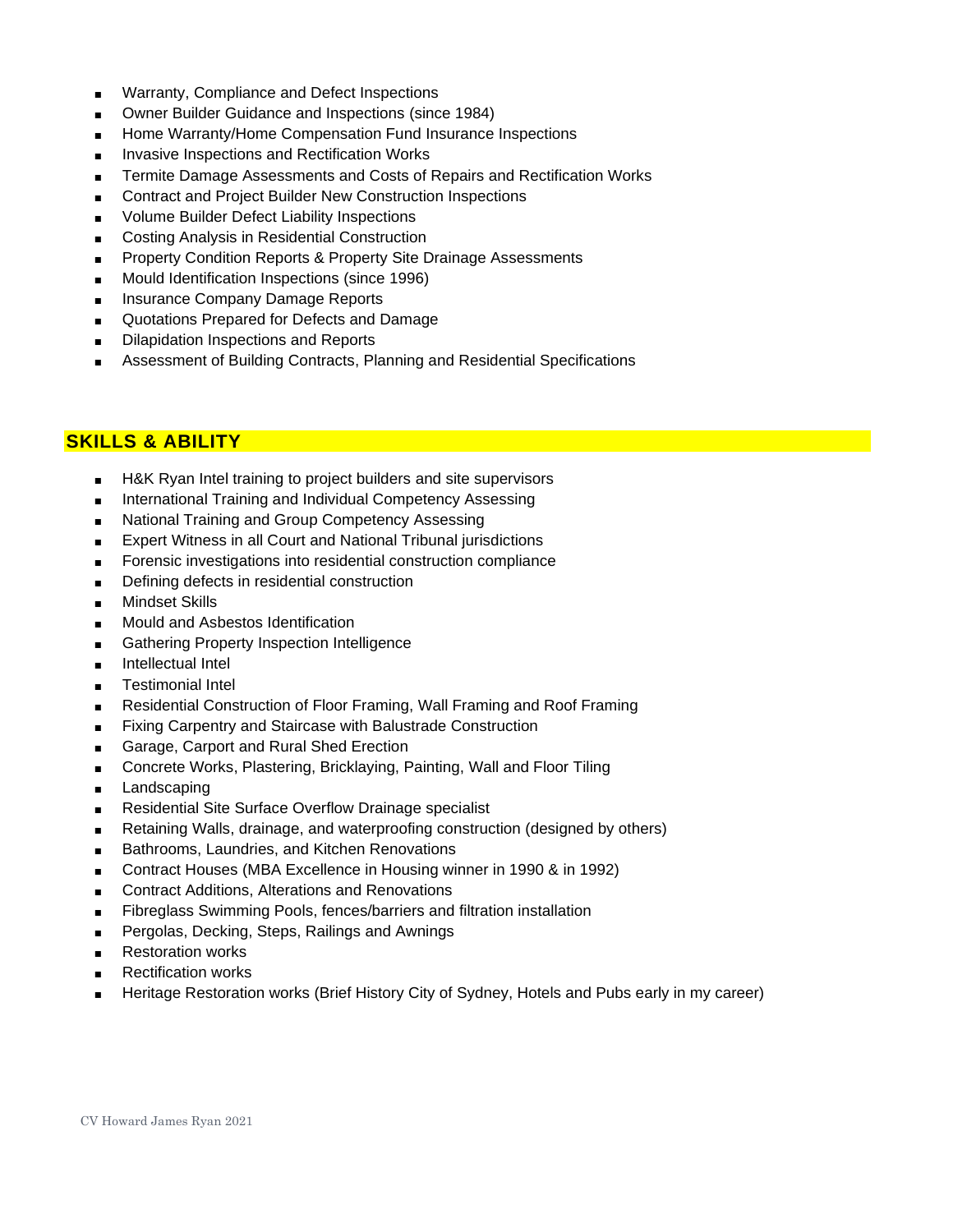#### **ACHIEVEMENTS & TRIUMPHS**

- 2021 Awaiting release from Covid 19 so my businesses can continue internationally
- 2020 Author
- 2019 Conducted speaking engagements in USA for ASHI (American Society of Home Inspectors)
- 2018 Accredited Meth Kit Inspector, Decon Systems New Zealand
- 2017-2018 International speaking engagements USA and Canada
- 2016/17-18 International Recognition, Speaking and Training to other countries Home Inspectors
- 2017 Conducted symposiums on Mould & Asbestos ID for groups of Real Estate Agents in Victoria
- 2014 Conducted Residential Intelligence training for Project Builders of NSW
- 2014 Recognised by Standards Australia as a vital source of information (Thermal Imaging)
- 2013 International recognition for developing Residential Property Inspections Network
- 2012 Recognised by Wallace Risk for risk mitigation in report writing skills
- 2011 Became an active and Accredited Trainer & Assessor for Property and Construction Intelligence
- 2011 HOUSESAFE Training and Education in pre-purchase and other specialist property inspections
- 2011 Assisting consumers in understanding new construction Warranty and Maintenance periods
- 2011 Assisting Project Home Builders in assessing Warranty and Maintenance periods
- 2010 Recognised by Project Builders as a Quality Assurance Expert (Q&A)
- 2010 Recognised on "Homeone Forum" as an expert in New Construction Inspections
- 2009 Executive Director and previous President of the "Australian Property Owners Protection Association" (APOPA) a respected Association known for Protecting Consumers when Purchasing Property.
- 2009 Accredited Building Consultant & member with IBC Institute of Building Consultants NSW
- 2008 AON Insurance recognises my ability in the pre purchase building inspection report writing & risk management and mitigation
- 2008 Finalist in the "Hills Excellence in Business Awards" (PPI and H&K)
- 2006 Founder and CEO of the "Pre-Purchase Inspectors Registry" PPI a registry consisting of qualified, licenced and insured Pest and Building Inspectors
- 2002 Became an Expert Witness for CTTT, Local and District Court matters
- 1994 Pre-Purchase Building and Swimming Pool Barrier Inspections for over 12 Conveyancing companies, Lawyers and Solicitors
- 1992 MBA Housing Excellence award for "Contract Housing up to \$120,000-00 "Serene Haven"
- 1991 Howard Ryan was a winner of the Commonwealth Bank and Master Builders Association Housing Excellence Awards for "Contract Housing up to \$220,000-00 "Torygen Manor"
- 1989-2004 Life Membership as the founder of "Quakers Hill Pirates Baseball Club Inc." In 2007 the club is awarded the best Junior Baseball Club in Australia by the Australian Baseball Federation, ABF
- 1984 Swimming Pool installation and filtration
- 1984 Started property assessing, inspecting and dealing with consumers disputes
- 1982 obtained my Builders License
- From 1978 to 1982 gained recognition as a reliable, honest, qualified and Carpenter with various Contract Builders and homeowners as a licensed contractor
- 1975 to 1977 Carpentry & Joinery contractor and 1971 to 1974 Apprenticeship in Carpentry & Joinery
- 1970 Working in a Shell Garage and servicing small cars under supervision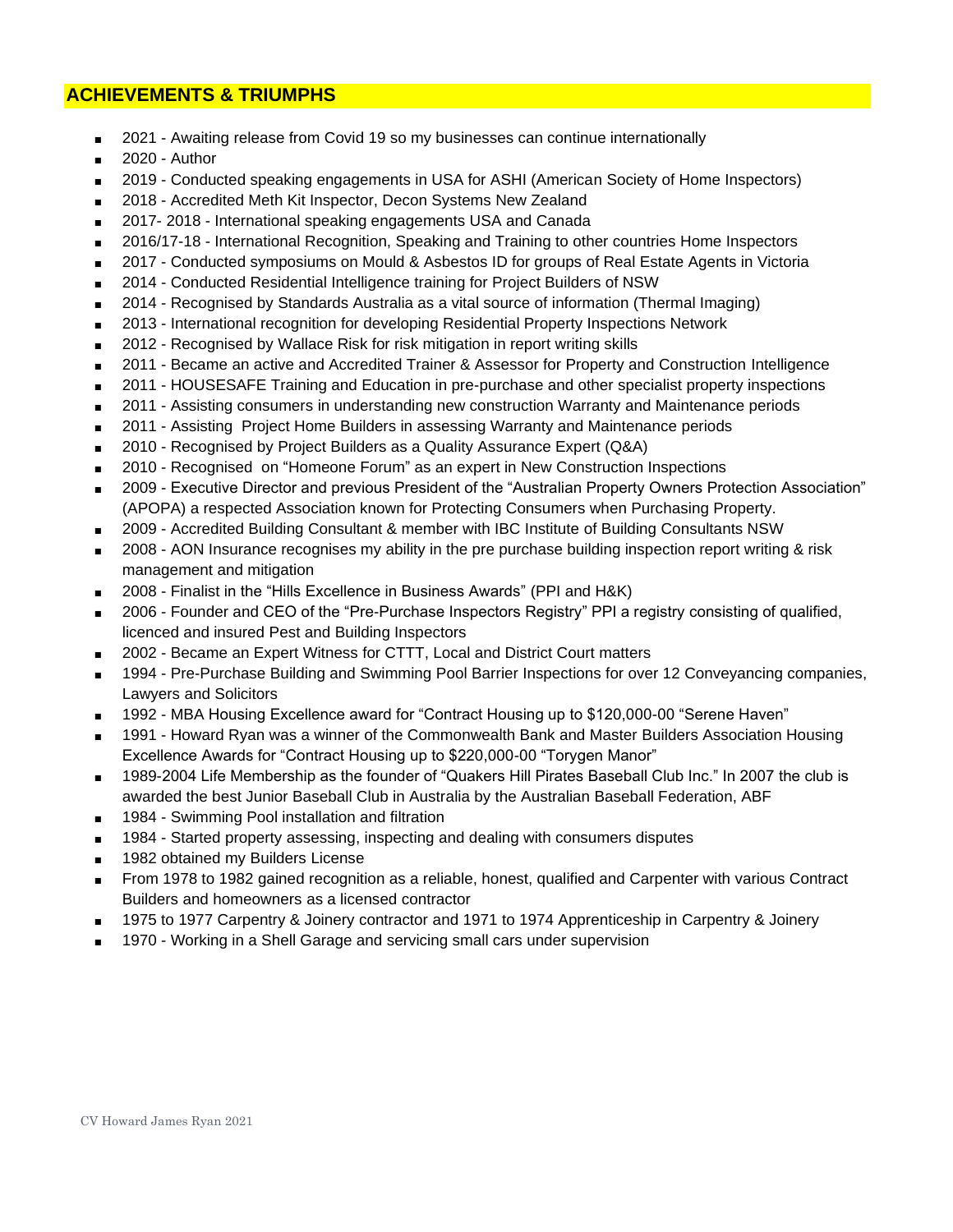1968 to 1970 - Working in a Hardware store doing stock take



#### **MEMBERSHIPS** *(Past & Present)*

Howard Ryan is a Proud Member of the:

■ American Society of Home Inspectors "ASHI" (Current)



- Pre-Purchase Inspectors Registry **PPI (A National Registry) "The Way of the Future"**
- Building Dispute Practitioners Society "Victoria" **BDPS "VIC"** (2008-2018) (2019-2020 **Covid slow down**)
- **HIA "NSW"** (1992-2000 & 2017-2018)
- **Australian Affiliation of Property Inspectors [www.aapinspect.com](http://www.aapinspect.com/)**
- AAPI Strong & Mentoring Futures